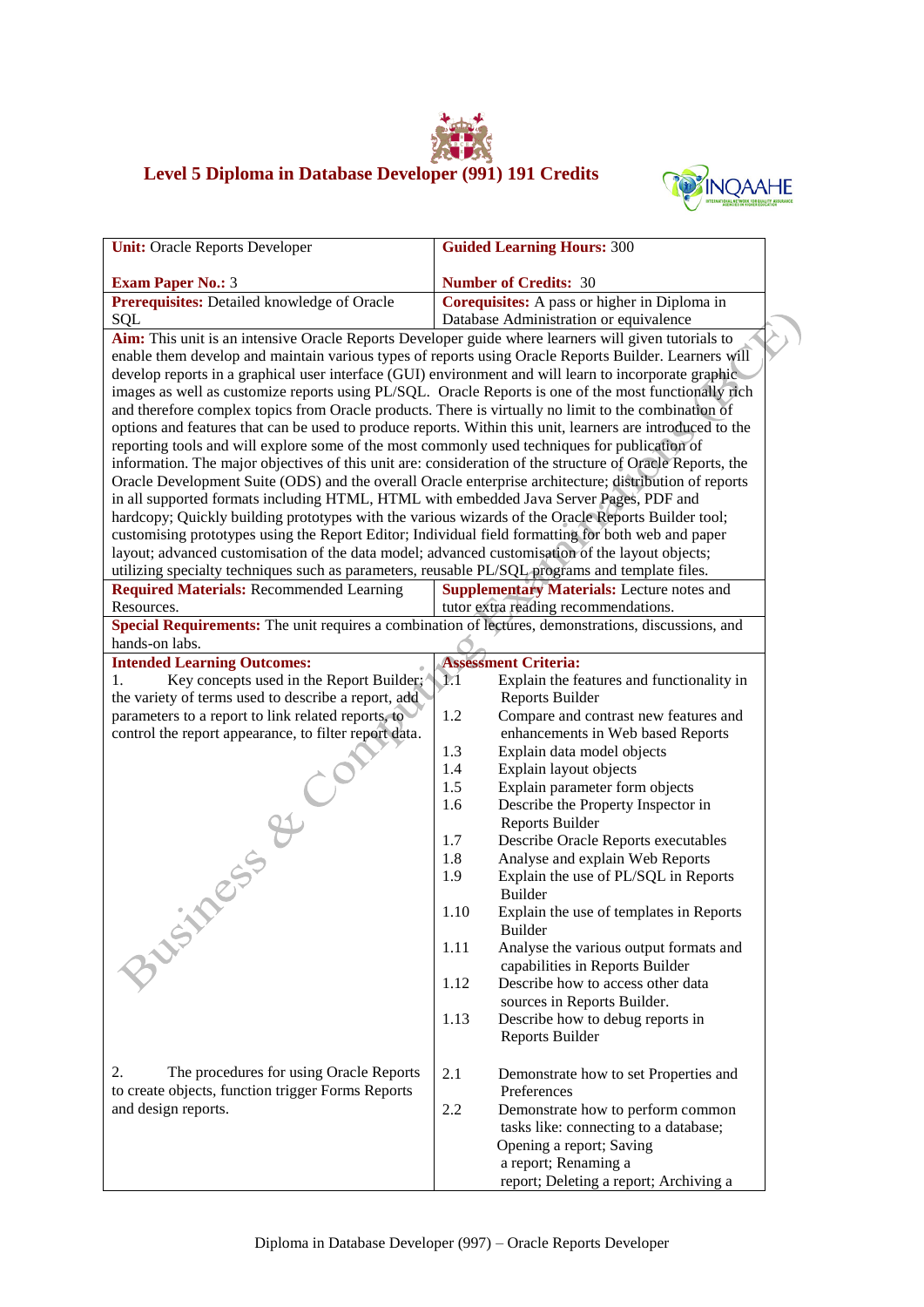|                                                   |            | report; Selecting and deselecting objects;<br>Deleting an object; Hiding or showing |
|---------------------------------------------------|------------|-------------------------------------------------------------------------------------|
|                                                   |            | components                                                                          |
|                                                   | 2.3        | Describe how to perform data model                                                  |
|                                                   |            | procedures including: creating a query;                                             |
|                                                   |            | modifying a query; using query                                                      |
|                                                   |            | builder; creating a break group;<br>creating a matrix (cross-product) group;        |
|                                                   |            | creating a data link; creating or editing                                           |
|                                                   |            | a formula column; creating a summary                                                |
|                                                   |            | column; creating or editing a                                                       |
|                                                   |            | placeholder column                                                                  |
|                                                   | 2.4        | Describe how to access non-Oracle data<br>sources                                   |
|                                                   | 2.5        | Explain how to set database roles                                                   |
|                                                   | 2.6        | Explain how to Set Properties and                                                   |
|                                                   |            | Preferences                                                                         |
| 3.<br>How Reports Builder enable users to         | 3.1        | Demonstrate how to use the Java                                                     |
| create any type of report that displays barcodes  |            | importer to add the barcode JavaBean                                                |
| used to make tasks like tracking shipping orders  |            | for a paper report.                                                                 |
| and employee identification numbers easier.       | 3.2        | Describe how to create a package to                                                 |
|                                                   | 3.3        | store information<br>Create a Report trigger                                        |
|                                                   | 3.4        | Explain how to use the Data Model view                                              |
|                                                   |            | and toolbar to create a data                                                        |
|                                                   |            | model with a formula column for a paper                                             |
|                                                   |            | report.                                                                             |
|                                                   | 3.5        | Describe how to create a simple JSP-<br>based Web report.                           |
|                                                   | 3.6        | Describe how to create formula columns                                              |
|                                                   |            | to call the barcode data for a Web report.                                          |
|                                                   | 3.7        | Demonstrate how to edit the JSP code in                                             |
|                                                   |            | the Web source view.                                                                |
|                                                   | 3.8<br>3.9 | Describe how to run report to the Web<br>Explain bursting and distributing reports  |
|                                                   |            |                                                                                     |
| How to create reports that include the<br>4.      | 4.1        | Define a ref cursor type                                                            |
| PL/SQL datatype REF CURSOR, when to base a        | 4.2        | Explain the process of creating a ref                                               |
| query on a REF CURSOR and the benefits of         |            | cursor query                                                                        |
| storing program units in the Oracle database.     | 4.3        | Create links between ref cursor queries                                             |
|                                                   | 4.4<br>4.5 | Create columns to summarize the data<br>Explain the process to create a paper       |
|                                                   |            | layout                                                                              |
|                                                   | 4.6        | Describe how to move the SELECT                                                     |
|                                                   |            | statement into a package                                                            |
|                                                   | 4.7        | Explain the process of moving packages                                              |
| Ausiness.                                         |            | into a library                                                                      |
| Building a Report with an XML<br>5.               | 5.1        | Describe how to create a report manually                                            |
| Pluggable Data Source; using the XML pluggable    |            | with SQL and XML queries                                                            |
| data source that is provided with Oracle Reports. | 5.2        | Explain how to use the Data Wizard to                                               |
|                                                   |            | create an XML query.                                                                |
|                                                   | 5.3        | Describe how create a data link between<br>a SQL query and an XML query.            |
|                                                   | 5.4        | Explain how use the Report Wizard to                                                |
|                                                   |            | create a layout for a report.                                                       |
|                                                   | 5.5        | Explain how to use format triggers and                                              |
|                                                   |            | procedures to apply alternating row                                                 |
|                                                   |            | colors.                                                                             |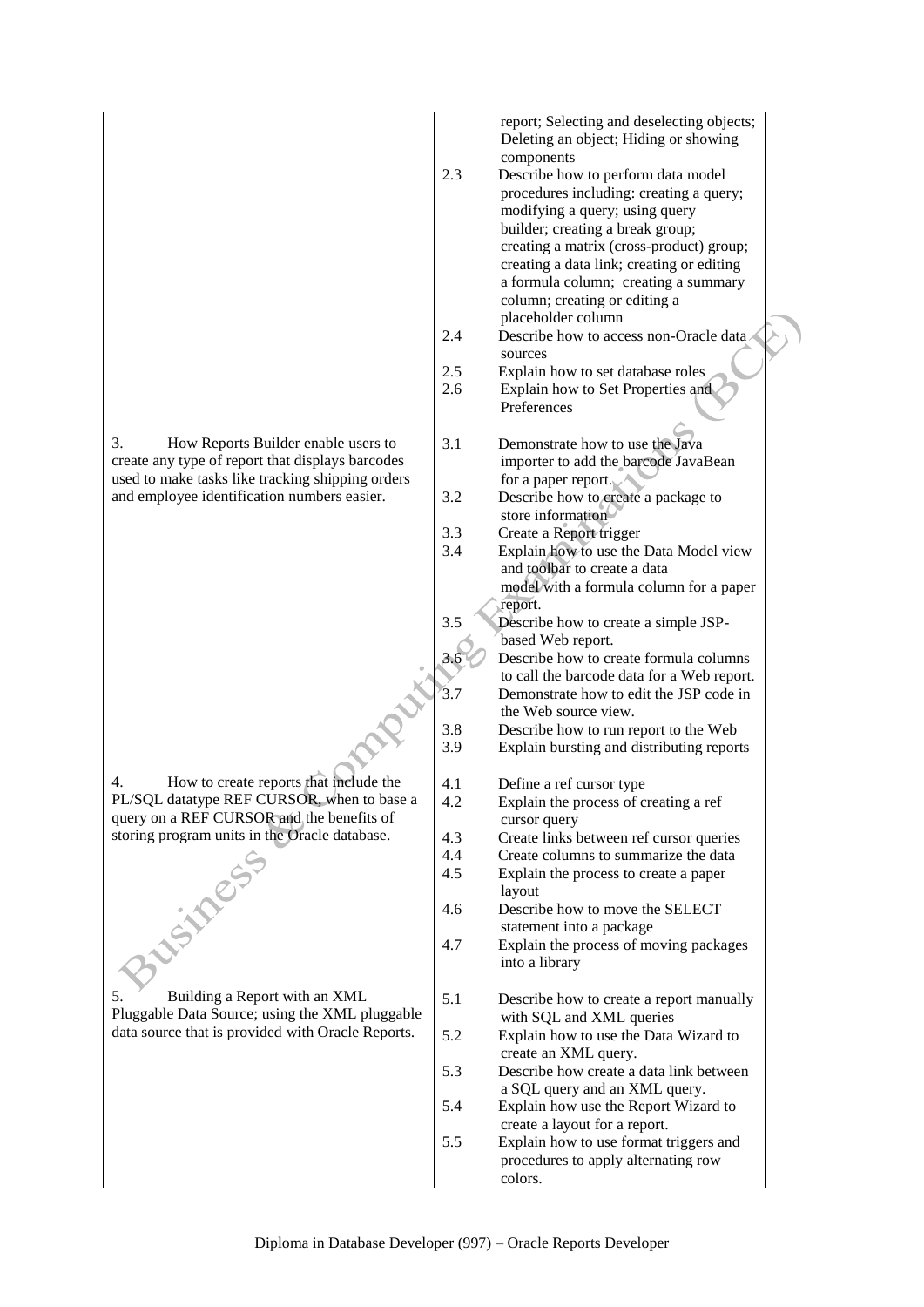|                                                                                                    | 5.6  | Demonstrate how to use a group filter to<br>sort XML data.                                                             |
|----------------------------------------------------------------------------------------------------|------|------------------------------------------------------------------------------------------------------------------------|
| 6.<br>Building a Report Using Express Data;<br>how Reporting Services in SQL Server Express        | 6.1  | Explain how to use the Report Wizard to<br>define the Express query.                                                   |
| with Advanced Services (SQL Server Express)<br>lets users create, view, and manage reports.        | 6.2  | Describe how to streamline the Express                                                                                 |
|                                                                                                    | 6.3  | query by specifying dimension values.<br>Explain how add summary and<br>calculated totals using the Data Model<br>view |
|                                                                                                    | 6.4  | Explain how to re-arrange the report<br>layout, add the summary and custom<br>measure columns                          |
| Building a Report with a Text Pluggable<br>7.<br>Data Source and using character-delimited text as | 7.1  | Describe how to set up the text PDS<br>configuration file (textpds.conf)                                               |
| a data source.                                                                                     | 7.2  | Describe how to use the Report Wizard<br>to create a report                                                            |
|                                                                                                    | 7.3  | Demonstrate how to use the Report<br>Wizard to create a tabular report with a                                          |
|                                                                                                    | 7.3  | paper layout.<br>Demonstrate using the Report Wizard to<br>create a mailing label report                               |
|                                                                                                    | 7.4  | Demonstrate using the Report Wizard to<br>create a form letter report                                                  |
| 8.<br>Building a Master-Master Report and                                                          | 8.1  | Explain how to create a new report                                                                                     |
| learning about master/master reports generating<br>the report output.                              | 8.2  | manually<br>Demonstrate using the Data Wizard to                                                                       |
|                                                                                                    |      | create queries<br>Demonstrate using the Report Wizard to                                                               |
|                                                                                                    |      | layout the data                                                                                                        |
|                                                                                                    | 8.4  | Demonstrate using the Paper Layout<br>view to add white space                                                          |
|                                                                                                    | 8.5  | Explain how to format fields in monetary<br>values                                                                     |
| 9.<br>Building a Single-Query/Two-Query<br>Group Report where rows of output are displayed         | 9.1  | Explain how to use the Report Wizard to<br>create the data model and layout                                            |
| as groups based on a single query or on<br>multiquery report and building a Header and             |      | simultaneously.                                                                                                        |
| Footer Report;                                                                                     | 9.2  | Describe how to assign a format mask to<br>monetary values                                                             |
|                                                                                                    | 9.3  | Describe how to use the Property                                                                                       |
|                                                                                                    | 9.4  | Inspector to add white space<br>Describe how to add a column to the                                                    |
| BUSINES                                                                                            |      | break group                                                                                                            |
|                                                                                                    | 9.5  | Explain how to re-default the layout with<br>the Report Wizard                                                         |
|                                                                                                    | 9.6  | Demonstrate how footers commonly                                                                                       |
|                                                                                                    |      | display a page number; display a page<br>number in the header or footer of a                                           |
|                                                                                                    |      | report, create a text box in the footer.                                                                               |
|                                                                                                    | 9.7  | Describe how to create a data model and                                                                                |
|                                                                                                    | 9.8  | a layout<br>Demonstrate how to move data summary                                                                       |
|                                                                                                    |      | closer to its label                                                                                                    |
|                                                                                                    | 9.9  | Demonstrate how to add a heading that<br>repeats on all pages                                                          |
|                                                                                                    | 9.10 | Describe how to add white space and                                                                                    |
|                                                                                                    |      | format monetary values                                                                                                 |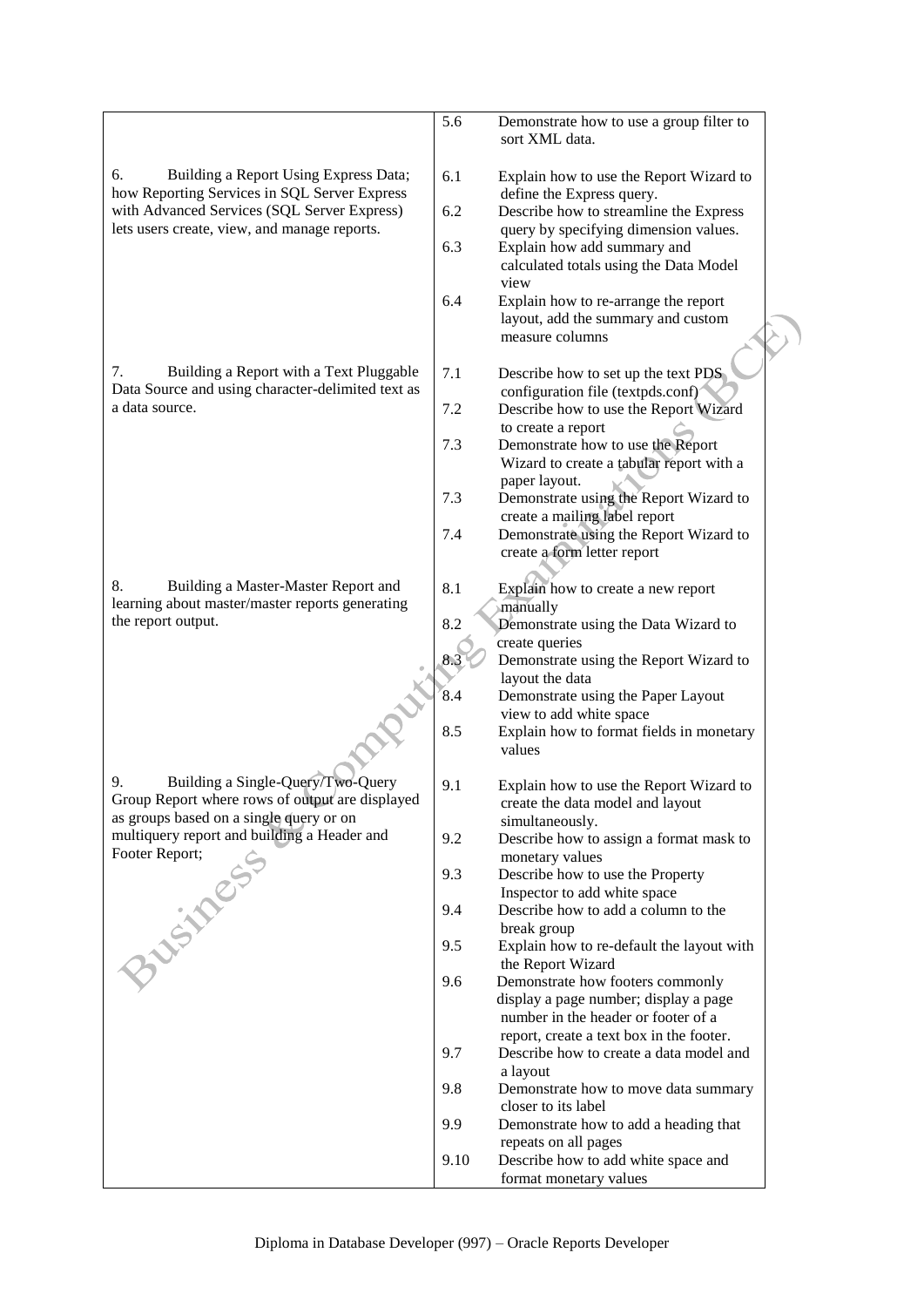| Building a Summary Report appearing at<br>10.                                                   | 10.1  | Demonstrate creating a data model with                                          |
|-------------------------------------------------------------------------------------------------|-------|---------------------------------------------------------------------------------|
| the end of a report or creating a grouped or                                                    |       | summaries and lay out the data with the                                         |
| summary report.                                                                                 | 10.2  | Report<br>Explain how to format fields in the Paper                             |
|                                                                                                 |       | Design view                                                                     |
|                                                                                                 | 10.3  | Demonstrate examining the summaries                                             |
|                                                                                                 |       | and their properties                                                            |
|                                                                                                 | 10.4  | Build a Report with Graphics, Text and                                          |
|                                                                                                 |       | Color; explain how you can build reports<br>with special formats.               |
|                                                                                                 | 10.5  | Analyse how use the Report Wizard to                                            |
|                                                                                                 |       | create a simple report definition.                                              |
|                                                                                                 | 10.6  | Explain how to modify the appearance of                                         |
|                                                                                                 |       | a report in the Paper Layout view:<br>adding a border around the report;        |
|                                                                                                 |       | changing the font size and style; adding                                        |
|                                                                                                 |       | bullets a report; displaying a line                                             |
|                                                                                                 |       | between each record; adding a title to                                          |
|                                                                                                 |       | the report                                                                      |
|                                                                                                 | 10.7  | Create a matrix report using Report<br>Designer with nested row and column      |
|                                                                                                 |       | groups and with multiple queries in the                                         |
|                                                                                                 |       | data model.                                                                     |
|                                                                                                 | 10.8  | Create a matrix report with a                                                   |
|                                                                                                 |       | single/multiple query data model                                                |
|                                                                                                 | 10.9  | Explain how to add summaries and<br>format monetary values                      |
|                                                                                                 | 10.10 | Demonstrate how to substitute zeroes for                                        |
|                                                                                                 |       | blanks in a matrix layout                                                       |
|                                                                                                 | 10,41 | Explain how to add a grid.                                                      |
| 11.<br>Building a Cheque Printing Report with                                                   | 11.1  |                                                                                 |
| Spelled-Out Cash Amounts creating a PL/SQL                                                      |       | Demonstrate how to use the Report<br>Wizard to create a simple form report.     |
| function that returns spelled-out numerical values                                              | 11.2  | Explain how use the PL/SQL Editor to                                            |
| and how to import an image of a pre-printed form.                                               |       | create a PL/SQL function and the                                                |
|                                                                                                 |       | DataModel view to create a formula<br>column.                                   |
|                                                                                                 | 11.3  | Use the DataModel view to create a                                              |
|                                                                                                 |       | second query and link the two queries                                           |
|                                                                                                 |       | together.                                                                       |
|                                                                                                 | 11.4  | Describe using the Paper Layout view to                                         |
|                                                                                                 |       | import a blank cheque image and add<br>fields necessary for printing the cheque |
|                                                                                                 |       | and cheque stub.                                                                |
|                                                                                                 | 11.5  | Use the Paper Design view to arrange                                            |
|                                                                                                 |       | the new fields on the blank cheque                                              |
|                                                                                                 |       | image.                                                                          |
|                                                                                                 | 11.6  | Analyse how to use the Paper Design<br>view to create a check stub and the      |
| Justifies &                                                                                     |       | Report Block Wizard to create a simple                                          |
|                                                                                                 |       | tabular report that displays order details.                                     |
|                                                                                                 |       |                                                                                 |
| 12.<br>Building an Invoice Report; importing an<br>image of a pre-printed form and working with | 12.1  | Describe how to create a new, empty<br>report                                   |
| customer/order discounts, sales/valued add tax                                                  | 12.2  | Demonstrate creating two queries with a                                         |
| rates.                                                                                          |       | data link between them                                                          |
|                                                                                                 | 12.3  | Outline how to add two summary                                                  |
|                                                                                                 |       | columns and a formula column to the                                             |
|                                                                                                 | 12.4  | data model to include on the invoice<br>Analyse how to prepare the layout for   |
|                                                                                                 |       |                                                                                 |